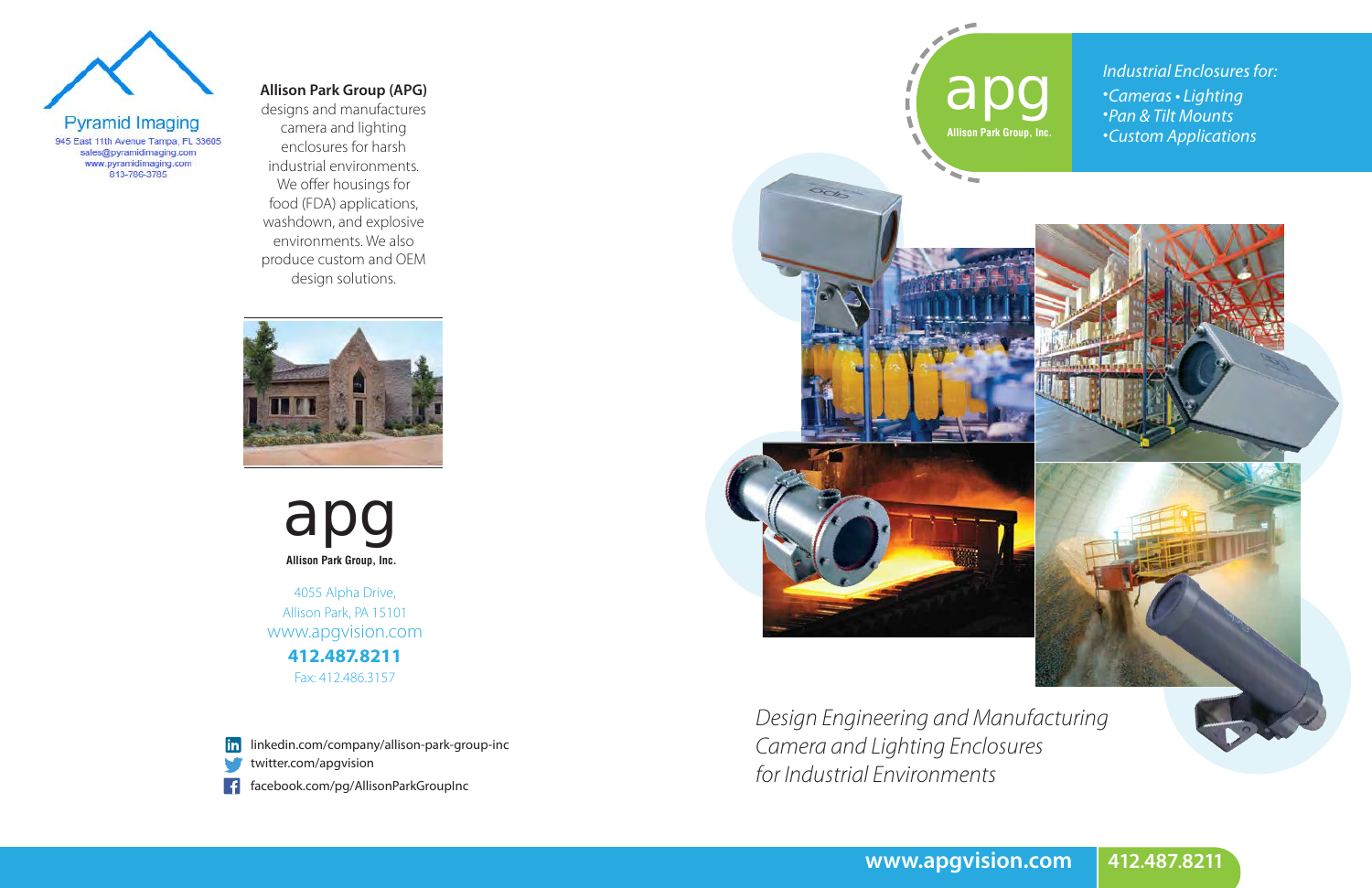# *Basic Protection*



# *Increased Protection*

### **22C**

• 6061 aluminum construction

- Lightweight design
- Designed for robotic applications
- Tool-less access to camera
- Glass or acrylic viewport
- Longer barrels available to support longer lenses
- Optional Hirose bulkhead fitting (for quick disconnect)
- or drillable cord grip (for use with premade cables) • Air cooling/Air curtain option available
- Can be purchased in a variety of colors and finishes • Pan & Tilt Mounts optional



#### **30D**

• Built to provide basic protection

- Supports over 40 different inline cameras
- Meets NEMA 12 standards
- 304 stainless steel construction
- Camera to viewport distance can be changed to handle long or wide angle lenses
- Comes standard with glass or acrylic viewport
- Works with premade cables
- Pan & Tilt Mounts optional



#### **L15**

- Constructed for dusty, dirty environments
- Designed for vertical layout cameras
- Meets NEMA 12 and IP61 standards
- 304 stainless steel construction
- Comes standard with glass or
- polycarbonate viewport
- Works with premade cables

- **EH**
- Built to provide basic protection
- Meets NEMA 12 standards
- Works with premade cables
- Pan & Tilt Mounts optional
- 



**24C**

• 6061 aluminum construction

• Lightweight design

• Designed for robotic applications • Tool-less access to camera • Glass or acrylic viewport • Multiple barrel lengths available • Air cooling/Air curtain option

included

### **25R**

- Constructed for corrosive environments
- Designed for smaller cameras
- Meets IP67 standards
- All 316 stainless steel construction
- Available in various barrel lengths
- Comes standard with glass or acrylic viewport
- Comes with two IP68 rated cord grips





#### **35C**

- Constructed for corrosive environments
- 3 axis (pan, tilt, roll) mounting
- Works with many cameras and vision systems
- Meets IP65 standards (with standard faceplate)
- Stainless steel/nickel plated aluminum construction
- Easy sensor mounting, aiming and lens adjustment
- Works with premade cables

### **47C**

- 3 axis (pan, tilt, roll) adjustment built into enclosure
- Works with many larger cameras and sensors
- Meets IP65 standards (with standard faceplate)
- Hardcoat anodized aluminum construction
- Tool-less access to camera for adjustments
- Works with premade cables

# *Cable Glands*



### **PG16, PG21, PG29, PG36**

- No need to remove and reinstall connectors from cables for installation
- Creates a liquid tight seal around cables
- Protection rating: IP67;
- NEMA 4X If cable diameter = insert hole diameter
- Protection rating: IP65; NEMA 3 If cable diameter is up to 10% less than insert hole diameter
- Body available in polyamide, nickel plated brass, or 316 stainless steel
- Cable gland insert available in TPE
- Sealing washer available in Polyethylene, Viton™, BUNA-N, or Silicone

| <b>Polyamide</b> | <b>Metal &amp; Brass</b> |
|------------------|--------------------------|
| PG16 27.5 (1.1)  | 33.0(1.3)                |
| PG21 32.0 (1.3)  | 40.0(1.6)                |
| PG29 35.3 (1.4   | 44.0(1.7)                |
| PG36 37.0 (1.5)  | 47.0(1.8)                |

### **Cord Grip Dimension mm (in.)**

### **www.apgvision.com 412.487.8211 www.apgvision.com 412.487.8211**



**Allison Park Group (APG)** manufactures camera and lighting enclosures for harsh industrial environments. **APG** supports cameras from most manufacturers, including: Cognex, Keyence, PPT, and Vision Components. **APG** offers housings for explosion-proof environments with purge pressurization systems, food (FDA) applications, and washdown environments. **APG** also offers custom enclosures and OEM design solutions.

Our customers include such companies as: ATI Metals, Bic Corporation, Bristol-Meyers Squibb, Cognex, Fuji Film, GE, Honda, Kraft, Nestle, Omron, PPG Industries, Textron, Timken, Unilever, and Weyerhauser.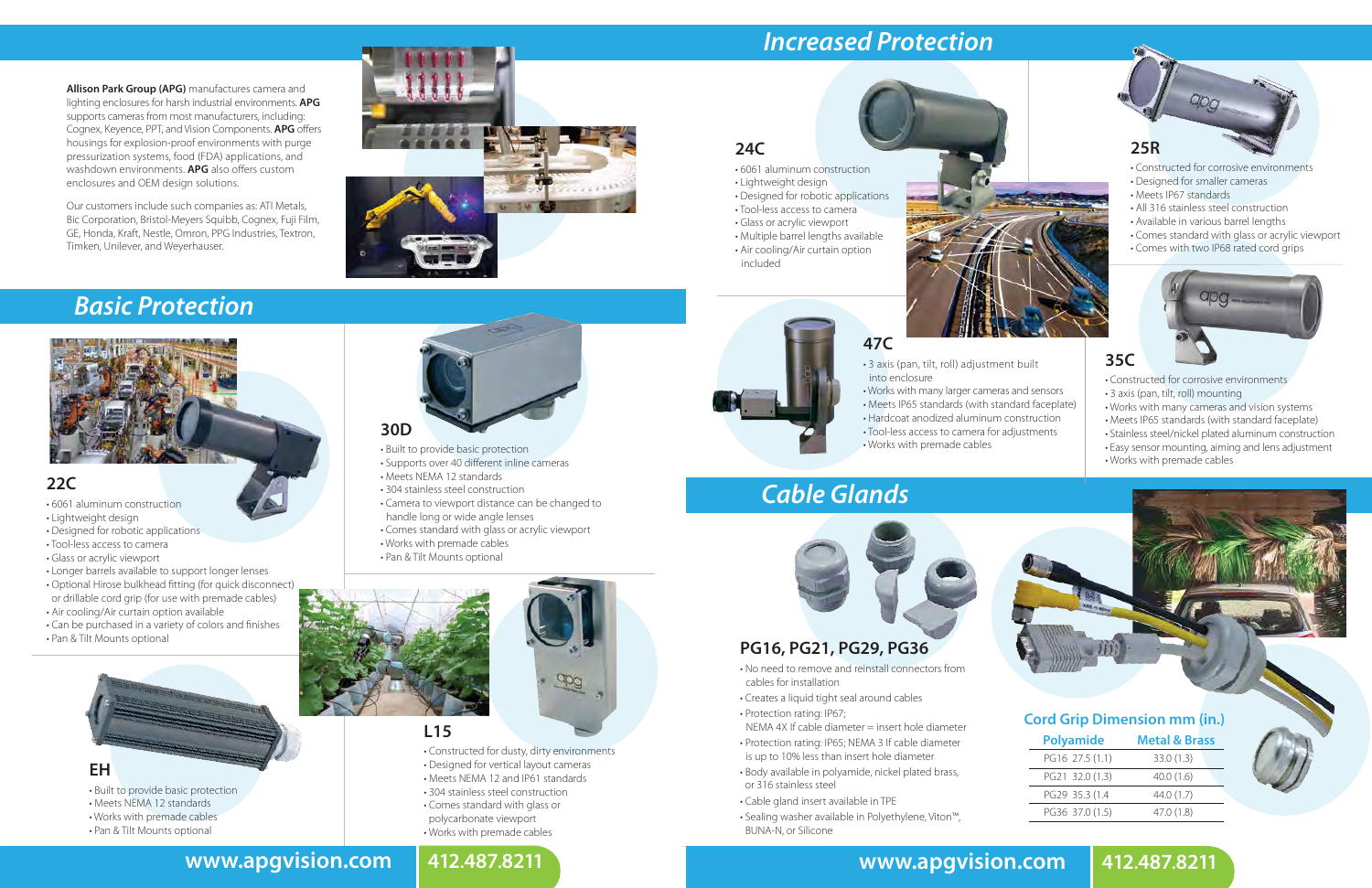# *Pan & Tilt Mounts*

# *Custom*



# *Industrial Stands*

Because of our modular designs, it is often possible to satisfy most camera and lighting packaging requirements with our standard parts. However, there might be a time when a specific requirement is needed. We are here to help.

# Laser & Reader Reader Enclosure Barcode Reader

Assistance can be as simple as planning the proper panel space and accessories or as complex as creating a new enclosure design. We provide services to modify our parts to meet your special requirements.

Our engineering staff is available to speak directly with you to answer your technical questions. Contact us.

• Tilt axis swings throughout 360 degrees of arc (if foot is reversed).



#### **30S**

- Built for highly corrosive environments
- Supports over 40 different inline cameras
- Meets IP65 standards (contact APG for IP66 options)
- 100% 316 stainless steel construction
- Designed to work in food applications
- Camera to viewport distance can be
- changed to handle long or wide angle lenses
- Comes standard with glass or acrylic viewport
- Works with premade cables
- Pan & Tilt Mounts optional





COL

- Built for highly corrosive environments • Designed for vertical layout cameras • Meets IP66 standards (depending on configuration) • 316 stainless steel construction
- Designed to work in food applications • Camera to viewport distance can be
- 
- changed to handle long or wide angle lenses • Comes standard with glass or polycarbonate viewport
- Works with premade cables



#### • Built for highly corrosive environments • Designed for the Balluf BVS or Cognex IS7000 cameras

- Meets IP66 standards (depending on configuration)
- 316 stainless steel construction
- Designed to work in food applications
- Comes standard with an acrylic viewport
- Works with premade cables

# *Food Grade*

### **42S**

#### • Stainless steel construction • 2 axis (pan, tilt) mounting **Pan & Tilt Mounts**

- Built for highly corrosive environments
- Supports Cognex DataMan 500 and Cognex DataMan 300 cameras
- Meets IP65 standards (contact APG for IP66 options)
- 100% 316 stainless steel construction
- Designed to work in food applications
- Camera to viewport distance can be changed to handle long or wide angle lenses
- Comes standard with glass or acrylic viewport
- Works with premade cables
- Pan & Tilt Mounts optional

• Foot and camera arm are 304 stainless

steel or aluminum



**www.apgvision.com 412.487.8211 www.apgvision.com 412.487.8211**



### **Custom OEM Solutions**

#### **Industrial Design**

Our staff can provide a custom look for your product using industrial design techniques.

By starting with our standard enclosures and accessories and modifying particular features such as viewports, camera arms, and mounting plates, we can create any style of enclosure. Because we start with our standard products, we can retain important features such as anodization and plating needed for protection in harsh environments.



There are times when it is appropriate to modify our standard enclosures to meet particular and specific needs, or we might design an entirely new enclosure. Here at **Allison Park Group (APG)**, we make it easy for design engineers to get the enclosures they need for their particular application.

#### **Modifications**

**Allison Park Group (APG)** manufactures custom stands to accommodate cameras, lighting, sensors, barcode readers, monitors, lasers, machine vision inspection, and security. **APG** stands are utilized in the following industries but not limited to: food and beverage, pharmaceuticals, robotics, security, steel, automobile, and tire manufacturing. Our stands and mounts can be designed and manufactured from carbon steel, aluminum, and stainless steel.